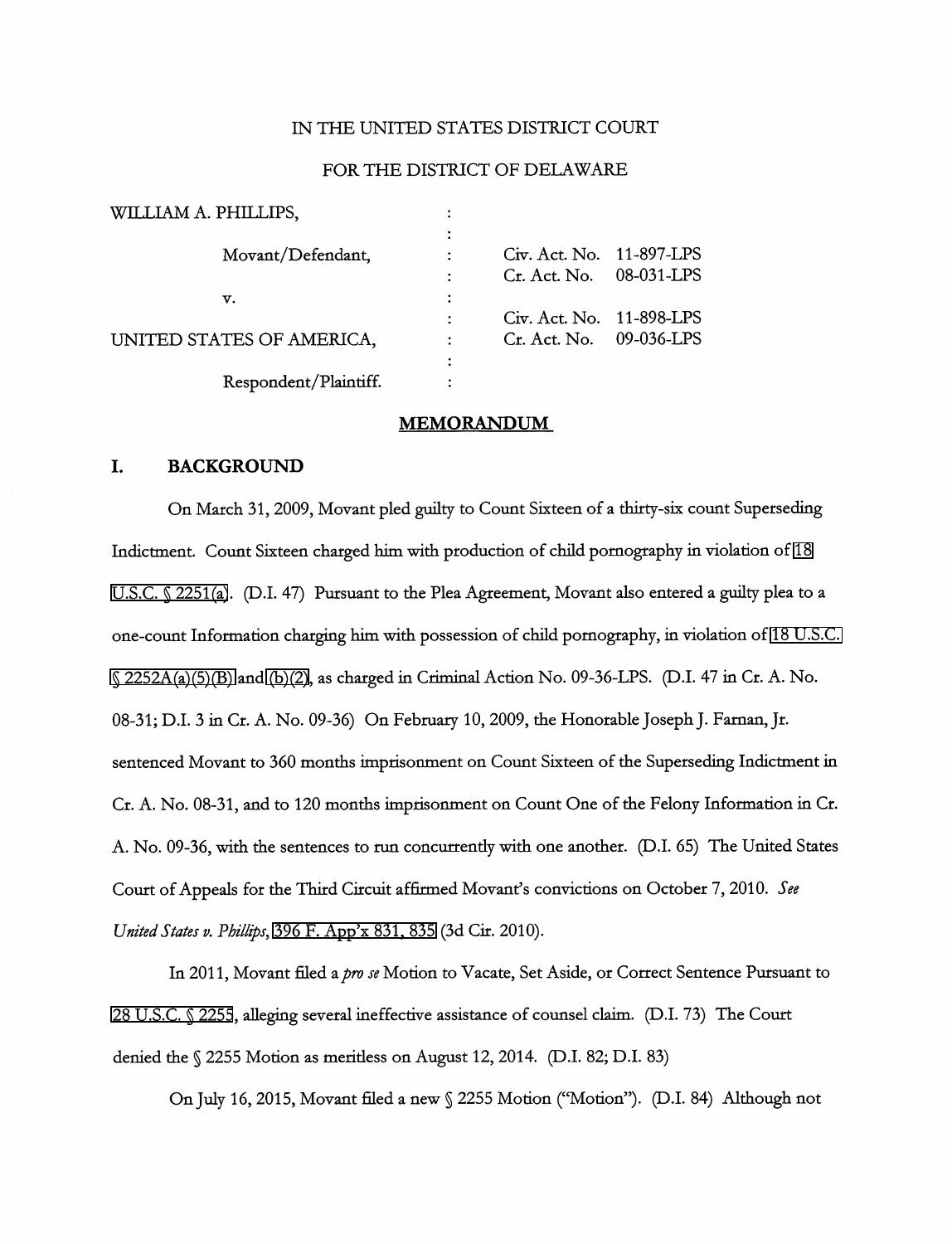entirely clear, that Motion appears to assert that Movant's convictions and sentences are unconstitutional because they violate United States v. Booker, [543 U.S. 220 \(2005\),](http://www.google.com/search?q=543+u.s.220(2005)) and the  $Ex$  Post Facto Clause. (D.I. 84 at 4) Movant argues that "yon can't give 2 points for distribution just because a peer to peer network was used," the use of the peer network "doesn't prove he knowing[ly] shared," and the "2 counts occurred at different times." (D.I. 84 at 4)

## II. STANDARD OF REVIEW

Pursuant to the Antiterrorism and Effective Death Penalty Act ("AEDPA"), a prisoner cannot ffle a second or successive motion under [28 U.S.C. § 2255](http://www.google.com/search?q=28+u.s.c.+2255) without first seeking and receiving approval from the appropriate court of appeals. See [28 U.S.C. § 2255 \(h\);](http://www.google.com/search?q=28u.s.c.2255(h)) Rule 9, Rules Governing Section 2255 Proceedings, 28 U.S.C. foll.  $\sqrt{2255}$ . A  $\sqrt{2255}$  motion is "second or successive" if it challenges the same judgment as a prior 2255 motion. See United States v. Winkelman, [746 F.3d 134,](http://scholar.google.com/scholar?q=746+f.3d+134&btnG=&hl=en&as_sdt=6) [135](http://scholar.google.com/scholar?q=746+f.3d+134&btnG=&hl=en&as_sdt=6) (3d Cir. 2014) ("[W]e determine whether a petition is 'second or successive' by looking at the judgment challenged.").

## III. DISCUSSION

The instant Motion constitutes a second or successive  $\sqrt{2255}$  motion for the gate-keeping purposes of [28 U.S.C. § 2255\(h\)](http://www.google.com/search?q=28+u.s.c.+2255(h)) because Movant's previous § 2255 motion was denied on the merits and the instant Motion attacks the same criminal judgment. The record does not contain any indication that Movant obtained an order from the Third Circuit Court of Appeals allowing this Court to consider the pending § 2255 motion. Therefore, the Court will dismiss the instant Motion for lack of jurisdiction. See Magvood v, Patterson, [561 U.S. 32](http://www.google.com/search?q=561+u.s.+320)[0, 3](http://scholar.google.com/scholar?q=561+u.s.+320&btnG=&hl=en&as_sdt=6)[30-31](http://www.google.com/search?q=330-31) (2010). The Court will also decline to issue a certificate of appealability because Movant has failed to make a "substantial showing of the denial of a constitutional right." [28 U.S.C. § 2253\(c\)\(2\)](http://www.google.com/search?q=28+u.s.c.+2253(c)(2)); see also 3d Cir. L.A.R. 22.2 (2011); United States v. Eyer, [113 F.3d 470](http://scholar.google.com/scholar?q=113+f.3d+470&btnG=&hl=en&as_sdt=6) (3d Cir. 1997).

 $\overline{2}$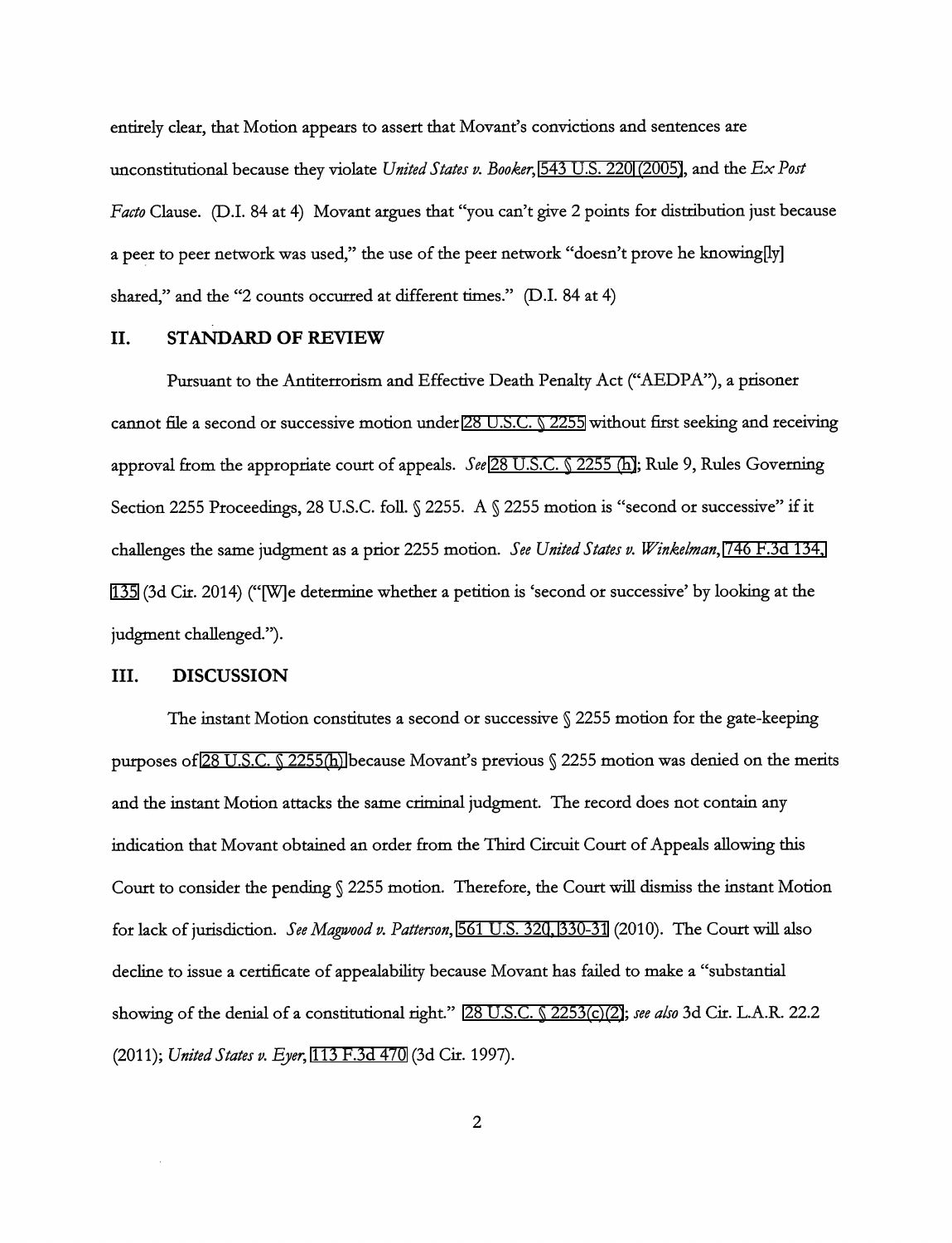# IV. CONCLUSION

For the above reasons, the Court concludes that Movant's § 2255 Motion constitutes an unauthorized second or successive § 2255 motion under [28 U.S.C. § 2255\(h\)](http://www.google.com/search?q=28+u.s.c.+2255(h)). Accordingly, the Court wiJI dismiss Movant's § 2255 Motion for lack of jurisdiction. A separate Order will be entered.

 $\sum_{\text{max}}$ 

HONORABLE LEONARD P. STARK UNITED STATES DISTRICT JUDGE

February 14, 2022 Wilmington, Delaware